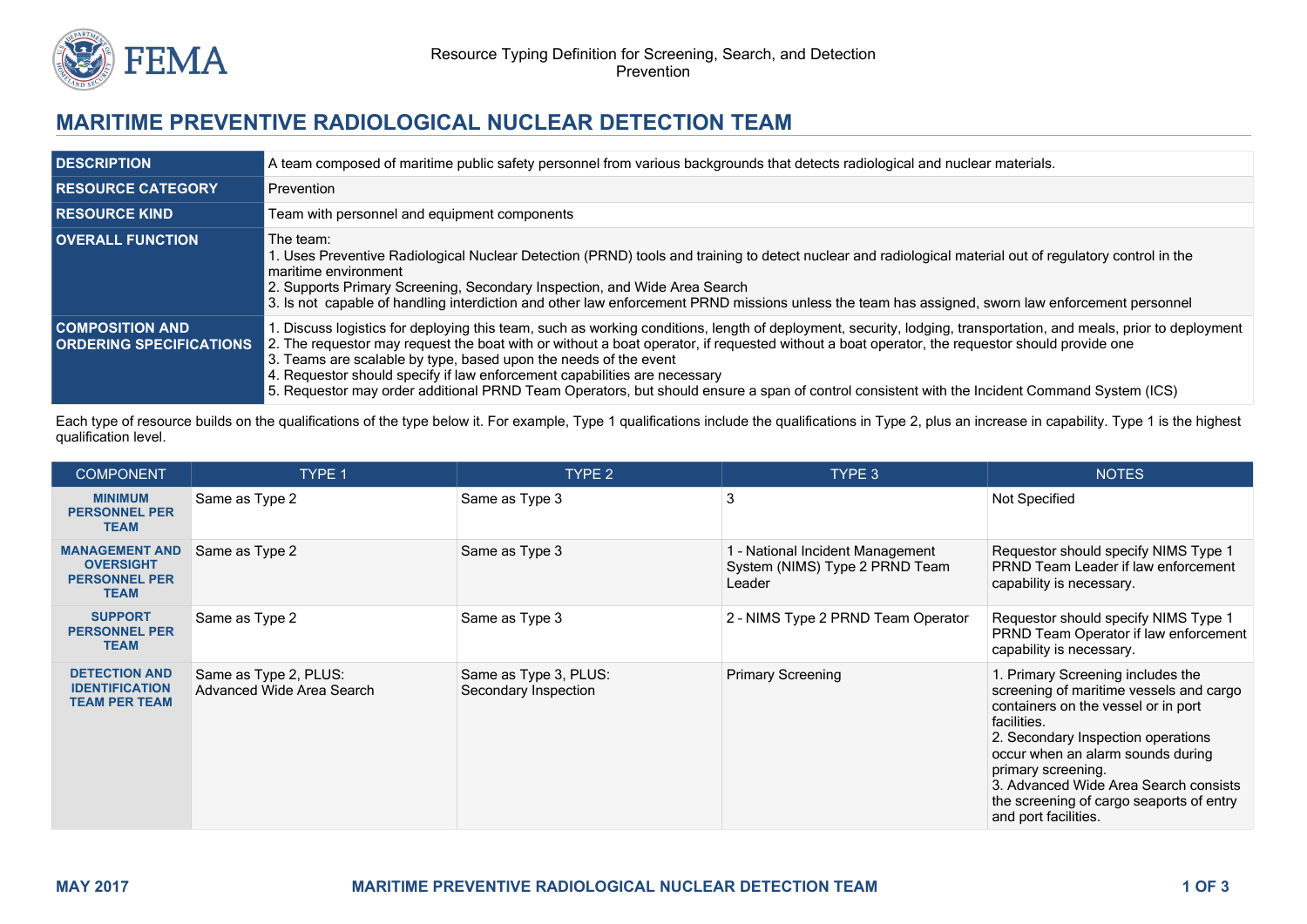

## Resource Typing Definition for Screening, Search, and Detection Prevention

| <b>COMPONENT</b>                                                                                | <b>TYPE 1</b>                                                                                                                                                                | TYPE 2                                                          | TYPE 3                                                    | <b>NOTES</b>                                                                                                                                     |
|-------------------------------------------------------------------------------------------------|------------------------------------------------------------------------------------------------------------------------------------------------------------------------------|-----------------------------------------------------------------|-----------------------------------------------------------|--------------------------------------------------------------------------------------------------------------------------------------------------|
| <b>TRANSPORTATION</b><br><b>EQUIPMENT PER</b><br><b>TEAM</b>                                    | Same as Type 2                                                                                                                                                               | Same as Type 3                                                  | 1 - Boat                                                  | The Agency Having Jurisdiction (AHJ)<br>should verify the boat type prior to<br>deployment.                                                      |
| <b>RADIATION</b><br><b>DETECTOR</b><br><b>EQUIPMENT PER</b><br><b>TEAM</b>                      | Same as Type 2, PLUS:<br>1 - NIMS Type 1 or Type 2 Human<br><b>Portable Radiation Detector</b><br>or<br>1 - NIMS Type 1 or Type 2 Vehicle<br><b>Mounted Detection System</b> | Same as Type 3                                                  | 2 - Type 1 or Type 2 Personal Radiation<br>Detector (PRD) | Teams operating with only PRDs should<br>have established access to a Radio-<br>Isotope Identification Device (RIID) for<br>secondary screening. |
| <b>HIGH RANGE</b><br><b>RADIATION</b><br><b>DETECTOR</b><br><b>EQUIPMENT PER</b><br><b>TEAM</b> | 1 - Radiation Survey Meter                                                                                                                                                   | Not Specified                                                   | Not Specified                                             | The Radiation Survey Meter is not a<br>NIMS typed resource.                                                                                      |
| <b>ISOTOPE</b><br><b>IDENTIFICATION</b><br><b>EQUIPMENT PER</b><br><b>TEAM</b>                  | Same as Type 2                                                                                                                                                               | 1 - NIMS Type 1 or Type 2 RIID                                  | Not Specified                                             | <b>Not Specified</b>                                                                                                                             |
| <b>COMMUNICATIONS</b><br><b>EQUIPMENT PER</b><br><b>TEAM</b>                                    | Same as Type 2                                                                                                                                                               | Same as Type 3, PLUS:<br>Laptop with aircard or satellite phone | 2-way hand-held radio                                     | Not Specified                                                                                                                                    |